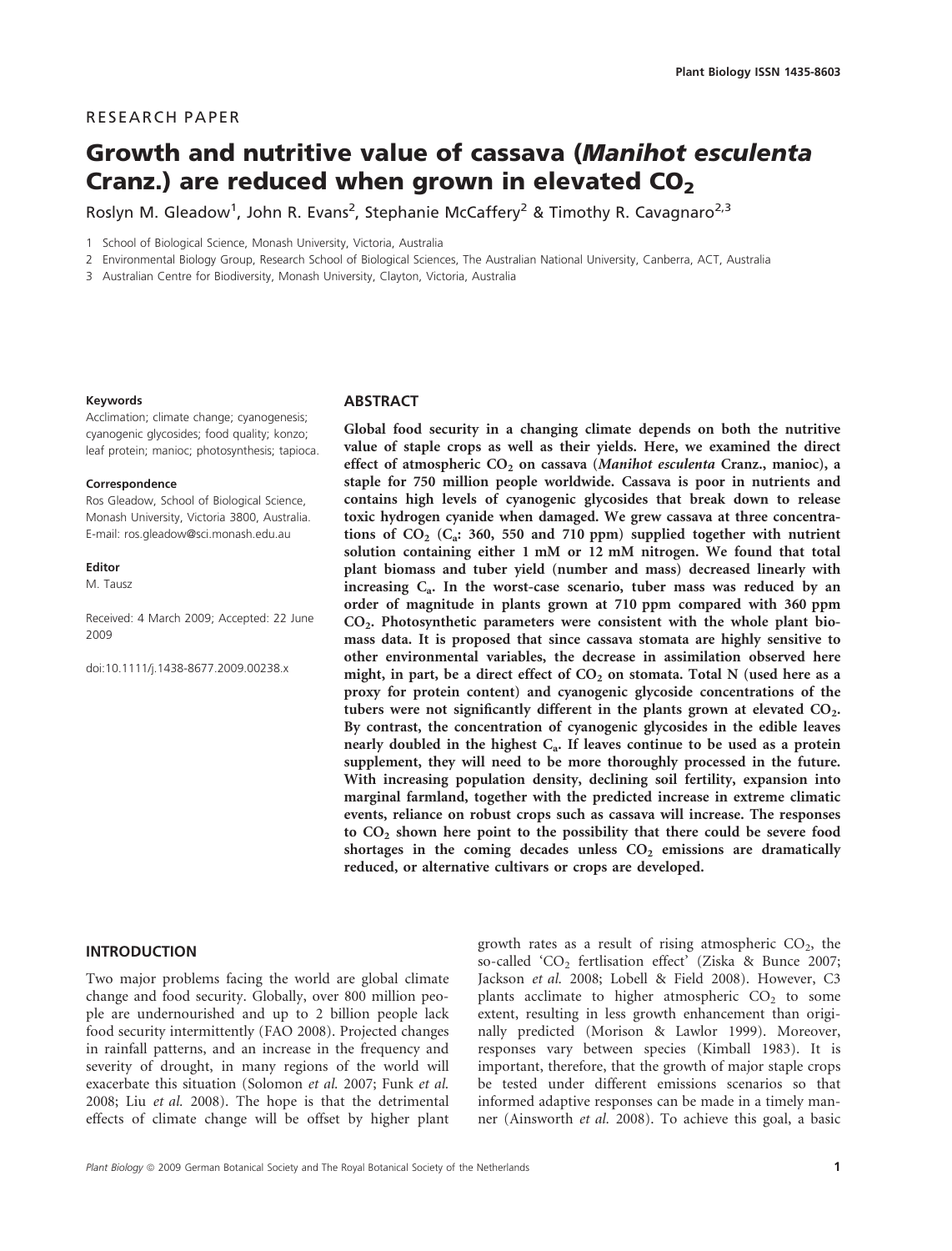understanding of the responses of the world's key principal crops to all aspects of climate change is urgently needed.

Most research on the impact of climate change on crops has focused on yields. However, there is increasing recognition of the need to understand impacts on plant composition (e.g. Ziska et al. 2005; Raisanen et al. 2008). Tissue nitrogen (N) concentration of C3 and C4 plants grown at elevated  $CO<sub>2</sub>$  (eCO<sub>2</sub>) on average decreases  $16\%$ and 7%, respectively (Drake et al. 1997; Jackson et al. 2008). Given that most plant leaf N is allocated to protein, this affects the nutritional value. Grain protein content of wheat and rice, for example, is predicted to decrease 10–15% in the coming century and, indeed, may have already decreased as a result of atmospheric changes over the past century (Taub et al. 2008). Even less is known about how plant secondary metabolite production will change in response to rising atmospheric  $CO<sub>2</sub>$ . Several studies have found a significant increase in the production of C-based defence compounds (such as phenolics), in plants grown at elevated  $CO<sub>2</sub>$  (e.g. Lincoln et al. 1993; Coley et al. 2002) but there are few data on the effect of N-based secondary metabolites.

Around 10% of all plants and 60% of crop species produce cyanogenic glycosides, constitutive N-based compounds that break down to release toxic cyanide (HCN) when plant tissue is crushed or chewed (Jones 1998; Gleadow et al. 2008). Cyanogenic glycosides are effective defence agents against generalist herbivores (Gleadow & Woodrow 2002a), including humans. While anti-nutritional factors are not normally a problem in human food, some are, and it is important to know what will happen under future climate scenarios. Very few studies have examined the effect elevated  $CO<sub>2</sub>$  on cyanogenic glycosides. Two studies (one on Trifolium repens L. and one on Eucalyptus cladocalyx F. Muell. seedlings) found that while the cyanogen concentration did not change in leaves of plants grown at elevated  $CO<sub>2</sub>$  on a per mass basis, the leaves overall became more toxic due to the decrease in leaf proteins required for detoxification (Gleadow et al. 1998, 2009). It appeared that the increase in nitrogen use efficiency of the plants grown at elevated  $CO<sub>2</sub>$  allowed N in excess of photosynthetic requirements to be reallocated to defence chemicals. If a similar response is found in staple food crops, there could be very serious consequences for food security.

Cassava (Manihot esculenta Cranz., manioc, tapioca) is the third most important food source in the tropics, after rice and maize, and is the staple food of ca. 750 million people in Africa, southern America, Asia and the Pacific Islands (FAO 2008). It contains two cyanogenic glycosides, linamarin and lotaustralin, in all plant tissues (McMahon et al. 1995). Tubers are the main agricultural product, although leaves are also eaten, primarily as a protein supplement (Gomez & Valdivieso 1985). Tubers and leaves are processed to remove the toxic cyanogens, but the process is not complete, often leading to chronic medical problems. One of these is konzo, an irreversible paralysis of the lower limbs caused by high concentrations of cyanide in the diet (Ernesto et al. 2002; Nhassico et al. 2008). Cyanide toxicity from cassava is becoming increasingly widespread in developing countries as this crop is now grown more widely (Nhassico et al. 2008). The cyanogenic glycoside concentration of cassava is known to change with environmental conditions such as drought (El-Shakawy & Cadavid 2002). The World Health Organisation recommended limit for cyanide in food is 10 ppm (Cardoso et al. 2004). A study of flour collected from markets in northern Mozambique showed the cyanide levels in a typical year were approximately 20–40 ppm. A follow up study in a drought year found flour of 100–200 ppm cyanide (Cardoso et al. 2004). Since cassava can produce HCN at concentrations toxic to humans, it is essential to quantify effects of elevated  $CO<sub>2</sub>$  on its synthesis.

If cassava is to have a role in meeting global food demand in the future, it is important to know whether it will continue to be safe to consume and continue to be productive. The aim of this study was to determine: (i) whether the high yields observed in cassava at ambient  $CO<sub>2</sub>$  are sustained when plants are grown at elevated  $CO<sub>2</sub>$ ; and (ii) whether the cyanogenic glycoside concentration of the tubers and leaves increases. Since acclimation to elevated  $CO<sub>2</sub>$  in C3 plants is thought to be mediated by accumulation of non-structural carbohydrates in leaves (Krapp et al. 1993), we hypothesised that the degree of acclimation in cassava would be moderated by the capacity of the tubers to accumulate excess carbohydrate.

## **METHODS**

# Plant material and growing conditions

Cassava (cv MCol 1468) was grown from cuttings in matched greenhouses (30/20 °C day/night) at three different concentrations of  $CO<sub>2</sub>$  ( $C<sub>a</sub>$ : 360, 550, 710 ppm, see below). Plants were supplied with Hewitt's nutrient solution containing either 1 mm or 12 mm nitrate three times per week (see Edwards et al. 2006). Mean day/night temperatures, measured at 5 min intervals, were  $(\pm 1SE)$  $28.5 \pm 0.2$  °C/19.2  $\pm$  0.1 °C in each greenhouse chamber. The  $CO<sub>2</sub>$  concentration was measured continuously with a Vaisala Carbocap IRGA GMT222 and fumigated as required between 06:00 and 18:00 h daily. The resulting mean concentration of  $CO<sub>2</sub>$  in each greenhouse (ppm  $\pm$  1SE) was 359  $\pm$  2, 546  $\pm$  1 and 709  $\pm$  1. Cotton (Gossypium hirsutum L.) and soybean [Glycine max (L.) Merr.] plants grown in the greenhouse chambers showed increased biomass production progressively with increasing atmospheric  $CO<sub>2</sub>$  (not shown), in agreement with other published experiments (e.g. Ainsworth & Long 2005).

## Harvesting and gas exchange

Photosynthetic parameters were measured on the first fully expanded leaf of 3-month-old plants in February 2009 using a Li-Cor 6400 portable photosynthesis system (Lambda Instruments, Blacksburg, VA, USA) at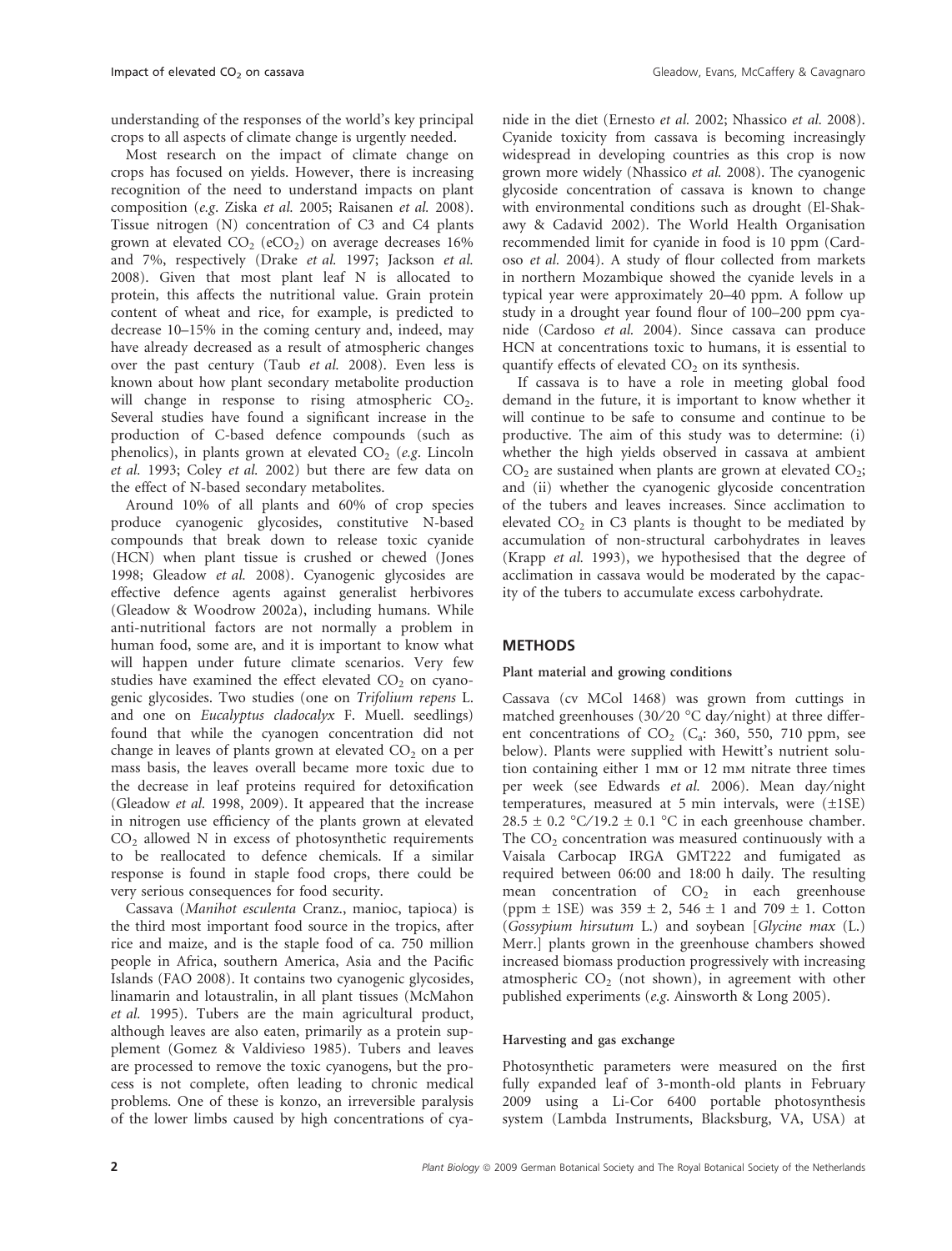saturating PPFD (1500 µmol quanta  $m^{-2} \cdot s^{-1}$ ), leaf temperature typical of field condition  $(30\text{ °C})$  and growth  $CO<sub>2</sub>$ . Net assimilation (A<sub>net</sub>), stomatal conductance (g<sub>s</sub>), and the concentration of  $CO<sub>2</sub>$  inside the leaf  $(C<sub>i</sub>)$  were calculated using standard equations (Von Caemmerer & Farquhar 1981). A leaf was then sampled from five plants per treatment  $(N = 5)$ . Leaf discs (5 mm diameter) were excised for analysis of cyanogenic glycoside concentration (see below). Leaf area and dry weight (oven-dried at 70 °C for 48 h) were measured on leaves from which the discs had been removed to facilitate conversion of area to mass-based units. Dried leaves were finely ground and analysed for total leaf N (see below).

Whole plants were destructively harvested after 6 months and separated into tubers, roots and shoots, dried at 70 °C for 2 weeks, and weighed ( $N = 6$ ). Tubers were defined as roots >1 cm diameter. Before drying, cores (5 mm diameter) were taken midway between tip and base of tubers and 8–10 mm below the peel for total N and cyanogenic glycoside analysis  $(N = 3)$ .

## Chemical analysis

Total N was determined on finely ground dried leaves and tuber segments (5–10 mg) using using an elemental analyser (EA 1110 CHNO; Carlo-Erba Instruments, Milan, Italy). For cyanogenic glycoside analysis, two leaf discs (diameter  $= 5$  mm) or two tuber segments (5 mm diameter, 2-mm thick) were placed in sealed vials containing 0.5 ml 0.1 m citrate buffer (pH 5.5) containing  $\beta$ -glucosidase  $(1.12 \text{ units } ml^{-1})$  from almond  $(EC \ 3.2.1.21, ...)$ Sigma-Aldrich, St. Louis, MA, USA), and a separate well containing 200 µl 1 m NaOH. Cells were lysed using two freeze–thaw cycles (K. Jørgenson & B. Møller, pers. comm.). The intact vials were then incubated at 37  $^{\circ}$ C for 15 h, and evolved HCN trapped in the NaOH wells was assayed colorimetrically using NaCN as standard (Gleadow & Woodrow 2002b). Cyanide concentration was expressed on a dry mass basis using the leaf mass area (leaf area per dry mass) of the leaf from which the discs were taken.

#### Calculations and statistical analysis

Harvest index was calculated by dividing the total mass of tubers by whole plant biomass (both on a dry mass basis). Data were analysed using anova (General Linear Model) in Minitab15.1 (Minitab Inc). Data were logtransformed where necessary to satisfy requirements for normality. Pair-wise comparisons were made using Tukey's test where significant effects were observed.

# RESULTS

## Biomass and harvest index

Total plant biomass decreased linearly with increasing  $CO<sub>2</sub>$  (P < 0.01, Fig. 1A). Mass decreased approximately 1.2 g for every 100 ppm increase in  $CO<sub>2</sub>$  for plants grown



Fig. 1. Biomass of cassava grown at three concentrations of  $CO<sub>2</sub>$ (Ca) and supplied with nutrient solution containing either 1 mm N (open) or 12 mm N (closed): A: Total dry mass of whole plants (circles) and tubers (squares); B: Number of tubers per plant; and C: Harvest index (yield; tuber dry mass as a proportion of total biomass (roots, shoots and tubers). Each point is the mean of six repli $cates \pm 1SE$ .

with 12 mm N ( $r^2 = 0.66$ , P < 0.001), and about 0.28 g per 100 ppm for the 1 mm N-grown plants  $(r^2 = 0.40,$  $P < 0.001$ ). Plants grown with 12 mm N were twice as big as those supplied with  $1 \text{ mm}$  N at ambient  $CO<sub>2</sub>$  $(P < 0.001)$ , but this difference decreased with increasing  $CO<sub>2</sub>$  until there was no significant effect of N supply on plant biomass at 710 ppm  $CO<sub>2</sub>$  (Fig. 1A).

There were half as many tubers in plants grown in 710 ppm  $CO<sub>2</sub>$  compared to those grown in 360 ppm (Fig. 1B). This difference alone was not enough to account for the order of magnitude decrease in total mass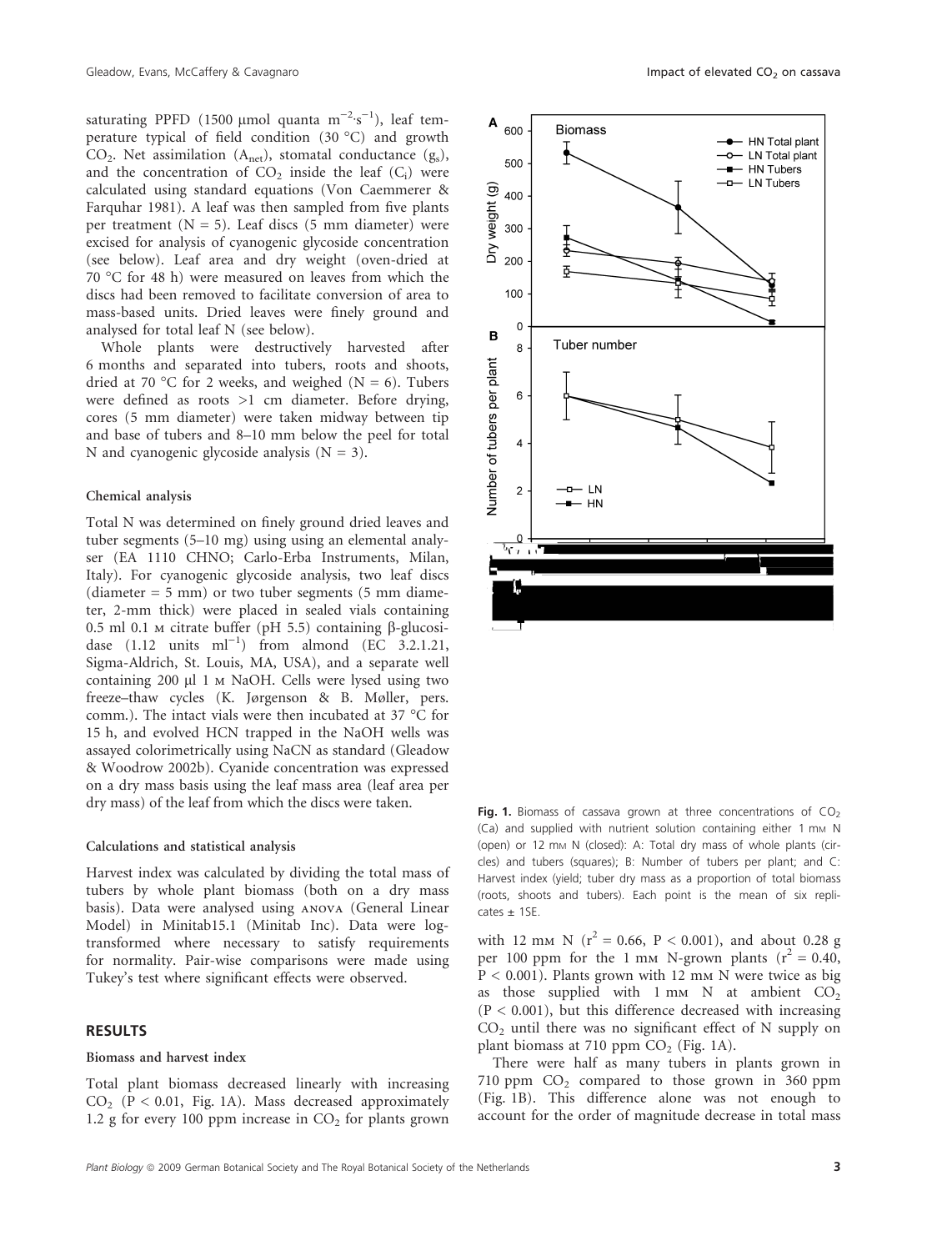

Fig. 2. Tubers of cassava grown at ambient  $CO<sub>2</sub>$  (360 ppm) and approximately twice-ambient  $CO<sub>2</sub>$  (710 ppm) and supplied with 12 mm N. (Concentrations noted on tags were from preliminary data.)

of these storage organs in the high-N treatment. Tuber mass decreased almost linearly with increasing  $CO<sub>2</sub>$ (Figs 1A and 2;  $P < 0.001$ ). Plants supplied with 12 mm N were much more severely impacted by the increase in  $CO<sub>2</sub>$ , decreasing by about 7 g for every 100 ppm increase in CO<sub>2</sub> ( $r^2$  = 0.84; P < 0.001), with a reduction in harvest index of 80% (Fig. 1C).

#### Photosynthetic parameters

In all treatments,  $C_i$  varied in direct proportion to  $C_a$  $(P < 0.001$ ; Fig. 3A). Despite the higher  $C_i$ , assimilation rates were lower in plants grown at 710 ppm than either the 550 ppm or 360 ppm  $CO<sub>2</sub>$  treatments (Fig. 3A; P < 0.05). Photosynthetic capacity of the leaves was, therefore, lowest for plants grown in the highest  $CO<sub>2</sub>$  scenario (Fig. 3B). Assimilation rates were slightly higher in plants grow with 12 mm N compared with those grown with 1 mm N, but the difference was not statistically significant. Stomatal conductance  $(g_s)$  was significantly lower in plants grown at 710 ppm  $CO<sub>2</sub>$  compared with those grown at 360 ppm, with intermediate values for plants grown at 550 ppm (Fig. 3B;  $P < 0.05$ ). Plants from the 1 mm N treatments had consistently lower  $g_s$  than those from the 12 mm N treatment.

#### Leaf and tuber chemistry

Cassava leaves (which are edible) became more cyanogenic when grown at 710 ppm  $CO<sub>2</sub>$  (Fig. 4A;  $P < 0.01$ ). The cyanogenic glycoside concentration of the first fully expanded leaf in the high N plants was more than twice as high  $(P < 0.001)$  as when grown at approximately twice-ambient CO<sub>2</sub> (1544 µg CN  $g^{-1}$ ), compared to the ambient (586  $\mu$ g CN g<sup>-1</sup>) and intermediate (680  $\mu$ g CN  $g^{-1}$ ) CO<sub>2</sub> scenarios (Fig. 4A). N supply correlated with an increase in leaf cyanogenic glycoside concentration at the highest C<sub>a</sub>. The cyanogenicity of the tubers, by contrast, was similar in plants from all  $N$  and  $CO<sub>2</sub>$  treatments, with





Fig. 3. Photosynthetic parameters for cassava grown at three concentrations of  $CO<sub>2</sub>$  (Ca) and supplied with nutrient solution containing either 1 mm N (open) or 12 mm N (closed): A: Internal concentration of  $CO<sub>2</sub>$ ,  $C<sub>i</sub>$ , B: Net assimilation rate,  $A<sub>net</sub>$ , C: Stomatal conductance,  $g<sub>s</sub>$ . Each point is the mean of six replicates  $\pm$  1SE.

an overall mean of 37 µg CN  $g^{-1}$ , an order of magnitude less than the concentrations in leaves.

Total N concentration in the tubers was also similar in plants from all treatments, with an overall mean of  $0.54 \pm 0.07\%$  dry weight. Total leaf N, measured on the same leaves as the cyanogen concentrations, was marginally higher in plants grown at high N ( $P < 0.01$ ; Fig. 4B), and also in those grown at the highest  $C_a$  (P < 0.01).

## **DISCUSSION**

Plant growth and development is affected by increasing concentrations of  $CO<sub>2</sub>$  in the atmosphere, both indirectly through changes in climate, and directly via its affect on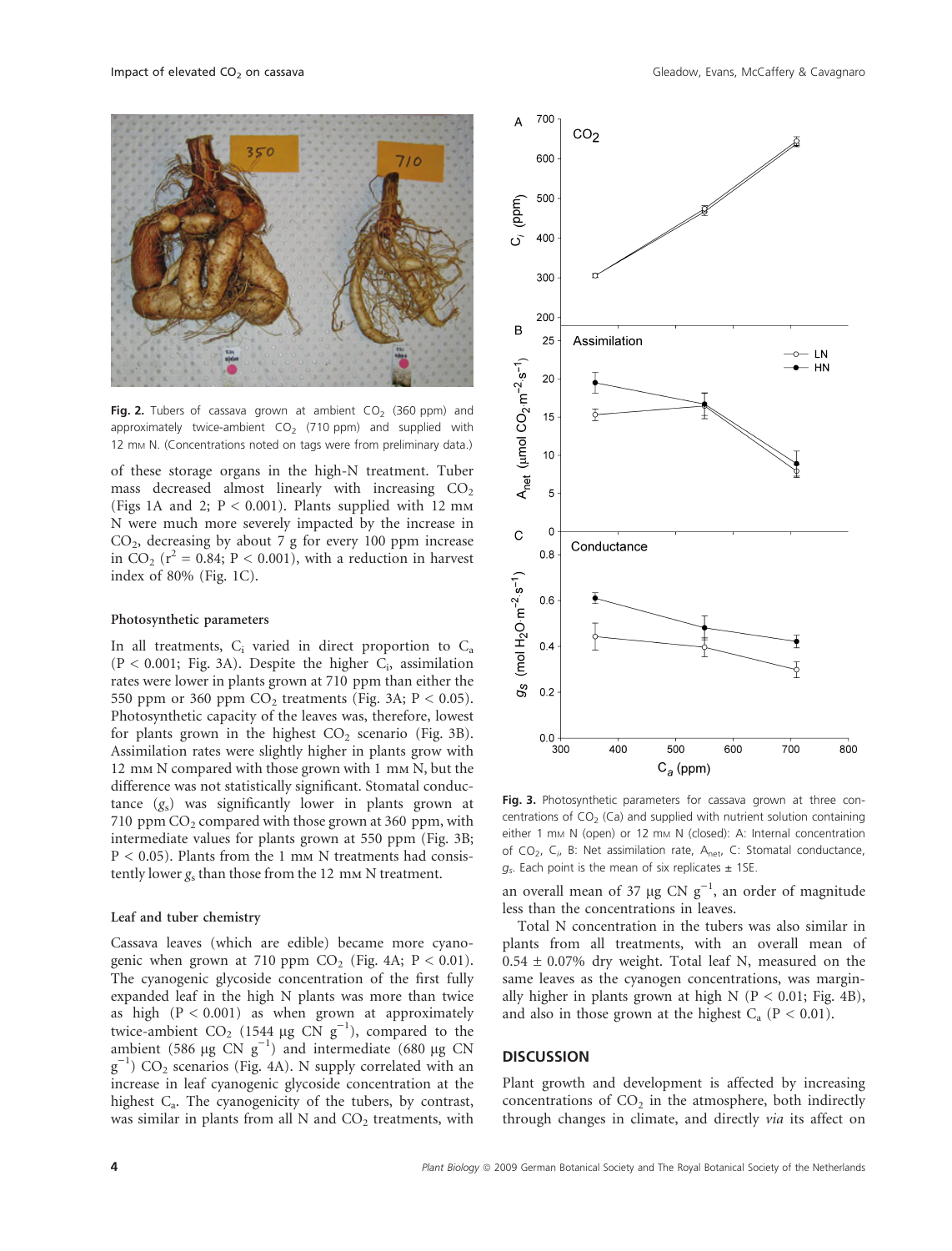

Fig. 4. Chemical analysis of cassava leaves (circles) and tubers (squares) grown at three concentrations of  $CO<sub>2</sub>$  (Ca) and supplied with nutrient solution containing either 1 mm N (open) or 12 mm N (closed). A: Cyanogenic glycoside concentration measured as evolved cyanide, and B: total leaf nitrogen. Both were measured on a dry weight basis (dw). Each point is the mean  $\pm$  1SE.

photosynthesis. A recent analysis of productivity of food crops predicts that crops such as wheat and rice will decrease in yield in the coming century due to climate change, but that cassava would be relatively unaffected (Liu et al. 2008), based on cassava's ability to tolerate episodic drought. Here, we present the finding that yield of edible cassava roots may be drastically reduced as a direct response to rising atmospheric  $CO<sub>2</sub>$  (Fig. 1). This is in contrast to the accepted view that increased  $CO<sub>2</sub>$  leads to an increase in root mass (Shimon & Bunce 2009).

A reduction in the production of edible tubers in a crop known as the 'drought, war and famine crop of the developing world' (Pearce 2007) is of grave concern. Over 750 million people, including 45% of sub-Saharan Africans, rely upon cassava as their primary food source (Nhassico et al. 2008). The UN has estimated that total food output must rise by 60% in the next 40 years to meet worldwide demand (FAO 2008). Predicted changes in climate alone are expected to lead to a per capita decrease in calorie intake in much of Africa (Liu et al. 2008). Global cassava production more than doubled between 1995–2005 (FAO 2008; Nhassico et al. 2008) because of its rapid and reliable growth on poor soils, drought tolerance, ability to be harvested at virtually any time, and little need for tending. This increasing reliance on cassava is expected to continue,

with it being heavily promoted as an option in the face of climate change (FAO 2008). The data presented here suggest that this may not be a viable option. An order of magnitude decrease in yields, such as found here could lead to significant food shortages. There is, therefore, a need to identify the mechanisms underlying this unexpected response to elevated CO<sub>2</sub>.

Plant growth is typically enhanced at high levels of  $C<sub>2</sub>$ (Morison & Lawlor 1999). While unexpected, our observations may not be unique. Several studies found that potato tubers were smaller in elevated  $CO_2$ -grown plants (e.g. Miglietta et al. 1998; Lawson et al. 2001). This was balanced to some extent by an increase in the overall number of tubers, something we did not observe in cassava (Fig. 1). Lawson et al. (2001) suggested that the large amounts of stored carbohydrates might have resulted in a more pronounced down-regulation of photosynthesis. We found that assimilation rates decreased as Ca increased, despite increasing C<sub>i</sub>, indicating that the photosynthetic capacity of the leaves was, indeed, lower in plants grown under elevated  $CO<sub>2</sub>$ . This is the opposite of to our prediction – that the large carbohydrate sink provided by the tubers would reduce the likelihood of acclimation. The rationale behind the prediction was that the transport of carbohydrates away from the leaves would moderate the down-regulation of rbcS, a key step in Rubisco synthesis (Krapp et al. 1993). We did not find any evidence that cassava behaved like a C4-intermediate, as suggested by (El-Shakawy 2004).

All plants close their stomata to some extent as a direct response to increasing  $CO<sub>2</sub>$  (Morison & Gifford 1983; Lake & Woodward 2008). In cassava, stomata are known to be very sensitive to changes in vapour pressure deficit and ABA, even if there is adequate soil moisture content (Alves & Setter 2004; El-Shakawy 2004). It could be that the stomata are also exceptionally sensitive to  $CO<sub>2</sub>$ , resulting in a concomitant decrease in net assimilation, such as observed here.

El-Shakawy (2004) attributes environmentally induced changes in photosynthesis in cassava to non-stomatal factors, such as biochemical resource allocation. We found that the cyanogenic glycoside concentration in leaves increased with increasing  $CO<sub>2</sub>$ , accounting for 1.5% of total leaf N in plants grown at 710 ppm, up from  $c$ . 0.7% in plants grown at ambient  $CO<sub>2</sub>$ . This is well below the 10–15% of leaf N allocated to cyanogenic glycosides in some cyanogenic plants (e.g. Gleadow & Woodrow 2000), but it is likely to account for some of the N that would otherwise be allocated to Rubisco. Reallocation of N resources to defence alkaloids may also explain the low growth rates observed in potatoes (e.g. Miglietta et al. 1998), although this has not been measured to date.

For those who rely on cassava as a staple, it is an 'empty food'; that is, it is high in calories but low in micronutrients and protein. Consequently, leaves are eaten to complement the low protein concentrations in the tubers (Lancaster & Brooks 1983). The increase in leaf cyanide we report here clearly has implications for such practices. While it is possible to detoxify cassava leaves (and tubers), leaves are generally only processed before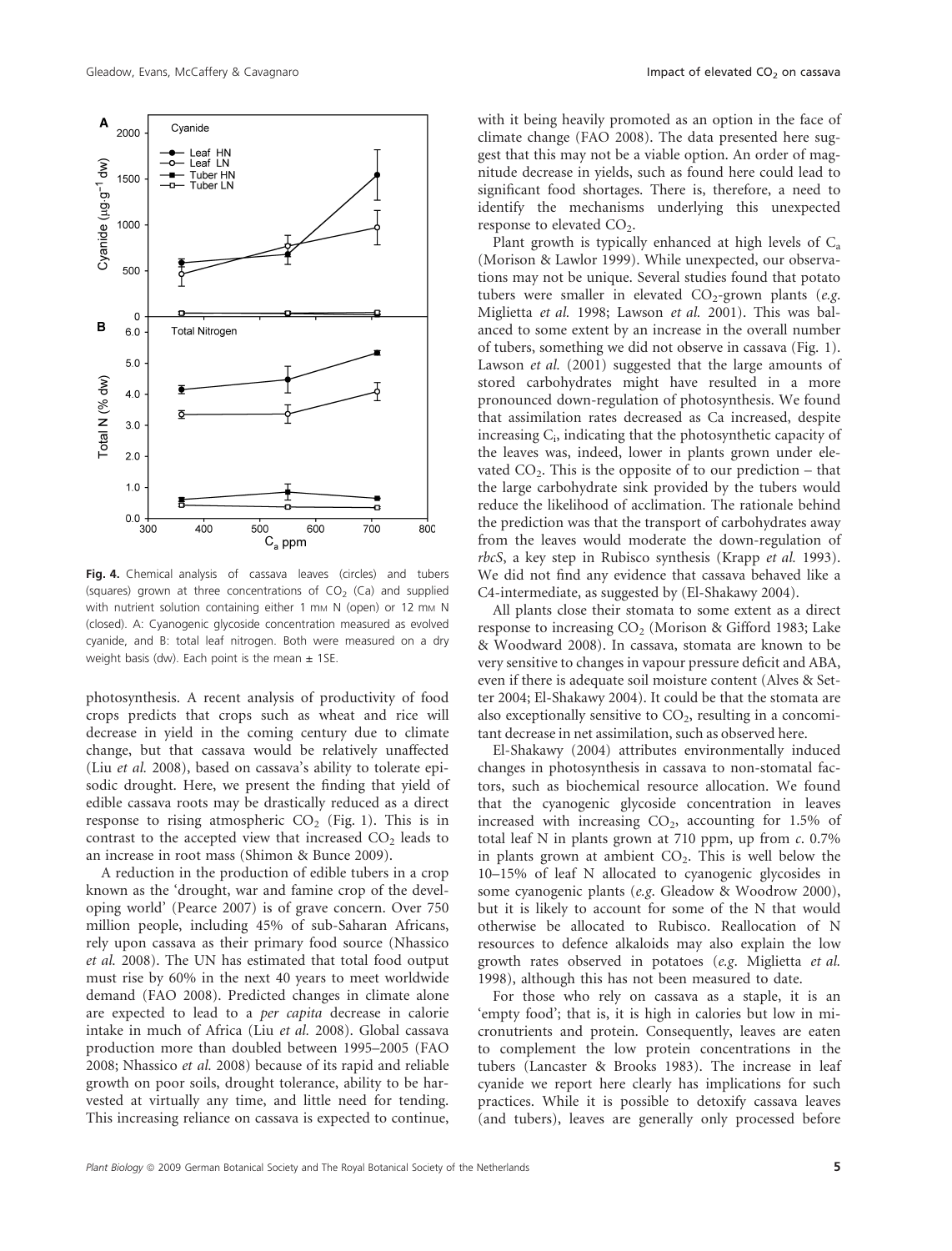eating in Africa, whereas in parts of southern Asia and South America they are eaten as a salad. Furthermore, even where people have long experience of growing cassava and are aware of detoxification procedures, cyanide toxicity still occurs (Nhassico et al. 2008). The increases we have shown here are likely to be exacerbated by the expected increase in cyanogens that are a common consequence of water stress (El-Shakawy & Cadavid 2002; Gleadow & Woodrow 2002b). On the other hand, cassava tubers do not appear to be more cyanogenic when plants at grown at elevated  $CO<sub>2</sub>$ . However, supplementary crops that are eaten to provide protein are likely to be adversely impacted by the predicted climatic changes over the coming century (Liu et al. 2008; Taub et al. 2008).

Previous studies on cyanogenic plants have found only a marginal increase in leaf cyanide and a significant decrease in leaf N in plants grown at twice-ambient  $CO<sub>2</sub>$ (Gleadow et al. 1998, 2009). In cassava, the cyanogenic glycosides are primarily synthesized in the leaves and transported to the roots (McMahon et al. 1995; Jørgensen et al. 2005). If cyanogenic glycosides are an integral part of the N turnover in cyanogenic organisms, as proposed by Zagrobelny et al. (2008), then the reallocation of N away from the photosynthetic apparatus observed in plants grown at elevated  $CO<sub>2</sub>$  could unsettle the transport and distribution of metabolites within the leaves, and also to the roots. Acyanogenic cassava has been produced using RNAi technologies (Siritunga & Sayre 2003; Jørgensen et al. 2005) but it is unclear whether they will be as productive under field conditions, particularly in the light of the newly discovered role for cyanogenic compounds in N metabolism and transport (Jenrich et al. 2007). The preference for high cyanide varieties by the predominantly female subsistence farmers in parts of Africa also raises doubts about the acceptance of completely non-cyanide producing cultivars (Chiwona-Karltun et al. 2002).

With increasing population density, declining soil fertility, expansion into marginal farmland, together with the predicted increase in extreme climatic events, reliance on robust crops such as cassava will increase. The responses to  $CO<sub>2</sub>$  shown here point to the possibility that there could be severe food shortages in the coming decades unless CO<sub>2</sub> emissions are dramatically reduced, or alternative cultivars or crops are developed.

# ACKNOWLEDGEMENTS

We thank Howard Bradbury for providing and growing the stem cuttings; Julie Cliff and Howard Bradbury for valuable discussions, and Birger Lindberg Møller and Kirsten Jørgensen for advice on sampling cassava. We thank the Finkel Foundation for supporting this research.

# **REFERENCES**

Ainsworth E.A., Long S.P. (2005) What have we learned from 15 years of free-air  $CO<sub>2</sub>$  enrichment (FACE)? A metaanalytic review of the responses of photosynthesis, canopy properties and plant production to rising CO2. New Phytologist, 165, 351–372.

- Ainsworth E.A., Rogers A., Leakey A.D.B. (2008) Targets for crop biotechnology in a future high- $CO<sub>2</sub>$  and high- $O<sub>3</sub>$ world. Plant Physiology, 147, 13–19.
- Alves A.A., Setter T.L. (2004) Abscisic acid accumulation and osmotic adjustment in cassava under water deficit. Environmental and Experimental Botany, 51, 259–271.
- Cardoso A.P., Ernesto M., Nicala D., Mirione E., Chavane L., N'zwala H., Chikumba S., Cliff J., Mabota A.P., Haque M.R., Bradbury J.H. (2004) Combination of cassava flour cyanide and urinary thiocyanate measurements of school children in Mozambique. International Journal of Food Sciences and Nutrition, 55, 183–190.
- Chiwona-Karltun L., Katundu C., Ngoma J., Chipungu F., Mkumbira J., Simukoko S., Jiggins J. (2002) Bitter cassava and women, an intriguing response to food security. Leisa Magazine, 18, 1–15.
- Coley P.D., Massa M., Lovelock C.E., Winter K. (2002) Effects of elevated  $CO<sub>2</sub>$  on foliar chemistry of saplings of nine species of tropical tree. Oecologia, 133, 62–69.
- Drake B.G., Gonzàlez-Meler M.A., Long S.P. (1997) More efficient plants: a consequence of rising atmospheric  $CO<sub>2</sub>$ . Annual Review of Plant Physiology and Plant Molecular Biology, 48, 609–639.
- Edwards E.J., McCaffery S., Evans J.R. (2006) Phosphorus availability and elevated  $CO<sub>2</sub>$  affect biological nitrogen fixation and nutrient fluxes in a clover-dominated sward. The New Phytologist, 169, 157–167.
- El-Shakawy M.A. (2004) Cassava biology and physiology. Plant Molecular Biology, 56, 481–501.
- El-Shakawy M.A., Cadavid L.F. (2002) Response of cassava to prolonged water stress imposed at different stages of growth. Experimental Agriculture, 38, 333–350.
- Ernesto M., Cardoso A.P., Nicala D., Mirione E., Massaza F., Cliff J., Haque M.R., Bradbury J.H. (2002) Persistent konzo and cyanide toxicity from cassava in northern Mozambique. Acta Tropica, 82, 357–362.
- FAO (2008) Food and agriculture organization of the United Nations. faostat.fao.org [accessed 12 February 2009].
- Funk C., Dettinger M.D., Michaelsen J.C., Verdin J.P., Brown M.E., Barlow M., Hoell A. (2008) Warming of the Indian Ocean threatens eastern and southern African food security but could be mitigated by agricultural development. PNAS, 105, 11081–11086.
- Gleadow R.M., Woodrow I.E. (2000) Temporal and spatial variation of cyanogenic glycosides in Eucalyptus cladocalyx. Tree Physiology, 20, 591–598.
- Gleadow R.M., Woodrow I.E. (2002a) Constraints on the effectiveness of cyanogenic glycosides in herbivore defence. Journal of Chemical Ecology, 28, 1301–1313.
- Gleadow R.M., Woodrow I.E. (2002b) Defense chemistry of cyanogenic Eucalyptus cladocalyx seedlings is affected by water supply. Tree Physiology, 22, 939–945.